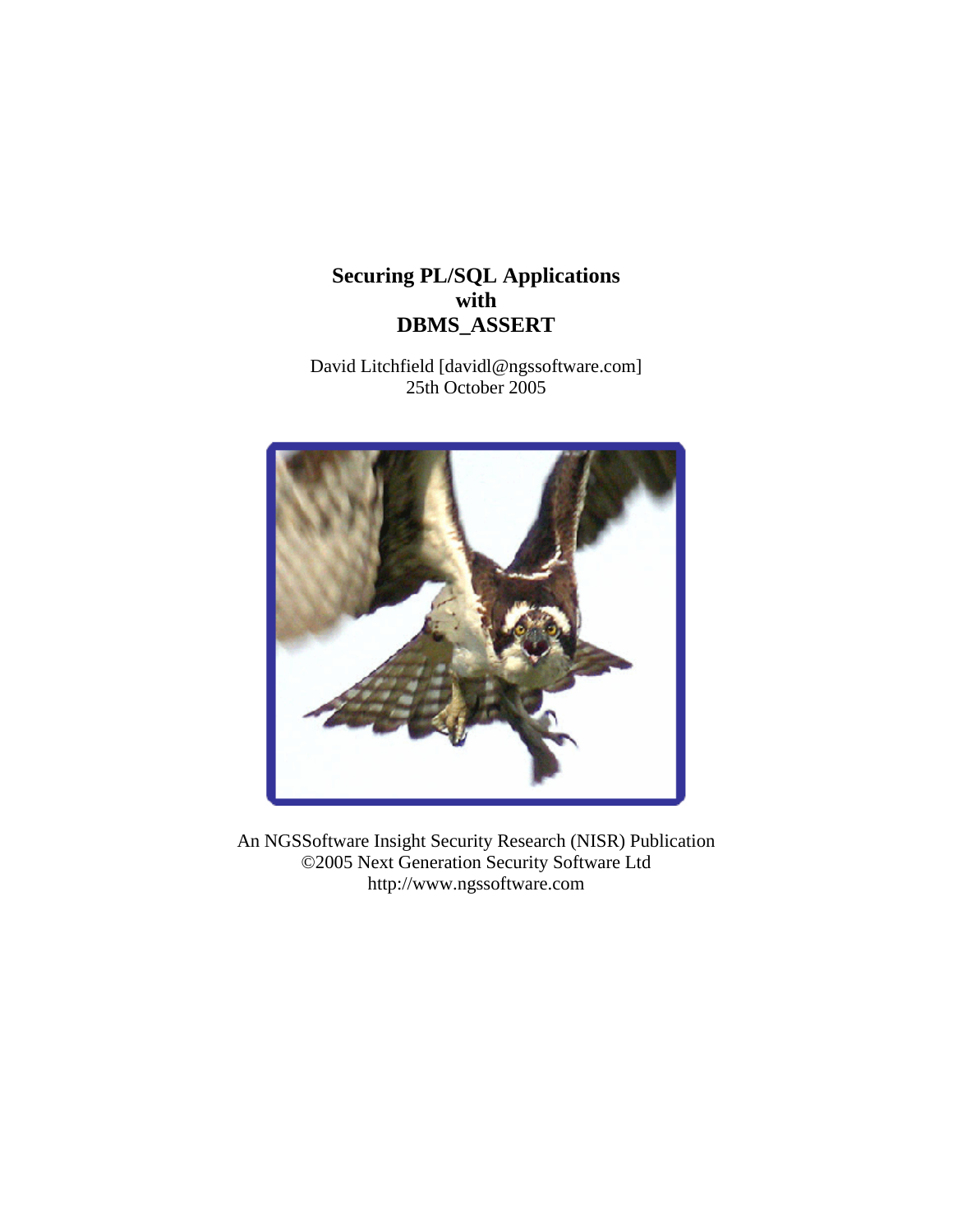## **Introduction**

Over the past few years Oracle has fixed a large number of PL/SQL injection vulnerabilities in their database server product. The vulnerability arises due to procedures and functions accepting user input and performing no validation on it before passing off to be executed in an SQL query. By carefully crafting their input an attacker can inject nefarious SQL and gain complete control over the database server under the right circumstances; the right circumstances are provided by being able to inject into a PL/SQL procedure or function owned by a high privileged user such as SYS, SYSMAN, MDSYS, CTXSYS or WKSYS and which has not been defined with the AUTHID CURRENT\_USER keyword.

To help combat this class of attack Oracle has introduced the DBMS\_ASSERT PL/SQL package. Whilst integrated into Oracle 10g Version 2 from day one, the DBMS\_ASSERT was introduced into 10g Version 1 as part of the October 2005 Critical Patch Update. As a security researcher, it is excellent to see Oracle finally making the right positive moves in the direction of greater security.

The DBMS\_ASSERT package exports a number of functions that can be used to validate user input. There are seven functions available namely NOOP, SCHEMA\_NAME, SQL\_OBJECT\_NAME, QUALIFIED\_SQL\_NAME, SIMPLE\_SQL\_NAME, ENQUOTE\_NAME and ENQUOTE\_LITERAL. Wherever your PL/SQL applications embed values, input or data in SQL statements which are then executed, these functions should be used to ensure that whatever's going into the query cannot be used inject arbitrary SQL. Even if the source of the data or value is considered as trusted I'd recommend erring on the side of caution and going ahead and validating.

### **The DBMS\_ASSERT functions**

Each of these functions takes as their first argument a string (VARCHAR2). There is a second version of the NOOP function which takes a CLOB as an argument. The ENQUOTE\_NAME function takes a second parameter, a BOOLEAN, which determines whether the first argument should be converted to upper case or not; the default is TRUE.

The **NOOP** function.

This function, as the name describes, performs no operation. Whatever string is passed in as the function's argument is simply returned.

SQL> SELECT SYS.DBMS\_ASSERT.NOOP('NGSSQUIRREL') FROM DUAL SYS.DBMS\_ASSERT.NOOP('NGSSQUIRREL') --------------------------------------------------------------------- NGSSQUIRREL SQL> SELECT SYS.DBMS\_ASSERT.NOOP('NGSSQ UIRREL') FROM DUAL SYS.DBMS\_ASSERT.NOOP('NGSSQ UIRREL') --------------------------------------------------------------------- NGSSQ UIRREL SQL> SELECT SYS.DBMS\_ASSERT.NOOP('NGSSQ'' /\*\*/ -- UIRREL') FROM DUAL SYS.DBMS\_ASSERT.NOOP('NGSSQUIRREL') ---------------------------------------------------------------------

NGSSQ' /\*\*/ -- UIRREL

I'd recommend not using this function, even if you consider the data to have come from a trusted source. Too often during code reviews we come across secondary or tertiary attacks that rely on assumptions and trust.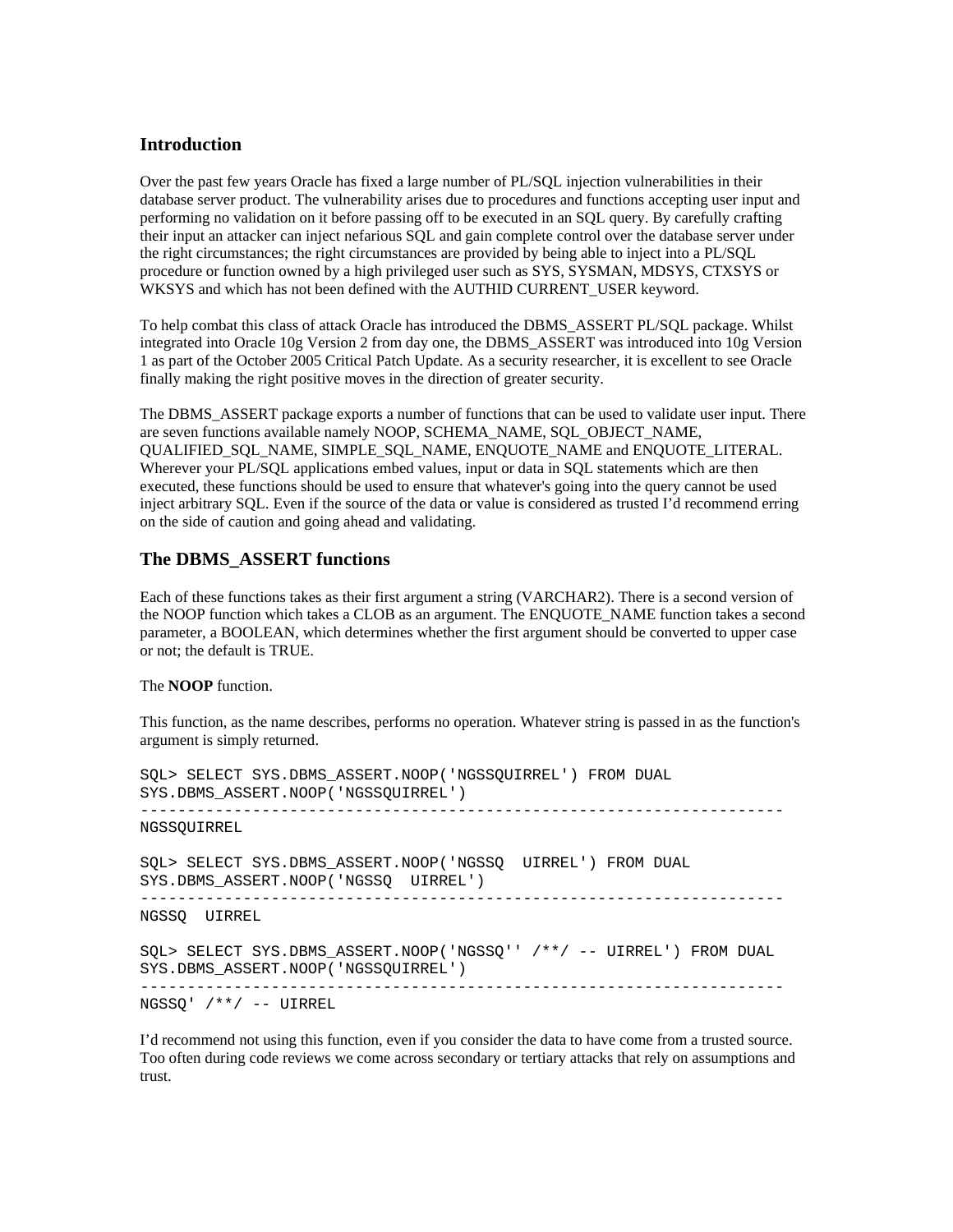#### The *SCHEMA\_NAME* function.

This function is used to check whether schema exists or not. The function works by running the query "SELECT COUNT(\*) FROM ALL\_USERS WHERE USERNAME = SCHEMA" where "SCHEMA" is the name of the schema to check. If the schema exists the schema is returned but an error is raised if the schema does not exist.

```
SQL> SELECT SYS.DBMS ASSERT.SCHEMA NAME('NO SUCH SCHEMA') FROM DUAL;
SELECT SYS.DBMS_ASSERT.SCHEMA_NAME('NO_SUCH_SCHEMA') FROM DUAL 
\starError at line: 1 
ORA-06502: PL/SQL: numeric or value error 
ORA-06512: at "SYS.DBMS_ASSERT", line 267 
SQL> SELECT SYS.DBMS_ASSERT.SCHEMA_NAME('MDSYS') FROM DUAL; 
SYS.DBMS_ASSERT.SCHEMA_NAME('MDSYS') 
------------------------------------
```
MDSYS

The *SOL* OBJECT NAME function.

This function checks to see whether the supplied string is a valid extant object in the database. It does this by passing the first argument to the DBMS\_UTILITY.NAME\_RESOLVE procedure which performs the check.

Object names can be unquoted

```
SQL> SELECT SYS.DBMS_ASSERT.SQL_OBJECT_NAME('ALL_OBJECTS') FROM DUAL; 
SYS.DBMS_ASSERT.SQL_OBJECT_NAME('ALL_OBJECTS')
----------------------------------------------
```
ALL\_OBJECTS

```
Object names can be quoted 
SQL> SELECT SYS.DBMS ASSERT.SQL OBJECT NAME('"ALL OBJECTS"') FROM DUAL;
SYS.DBMS_ASSERT.SQL_OBJECT_NAME('"ALL_OBJECTS"') 
------------------------------------------------ 
"ALL OBJECTS"
```
Object names can be specified with the owner

```
SQL> SELECT SYS.DBMS_ASSERT.SQL_OBJECT_NAME('SYS.ALL_OBJECTS') FROM 
DUAL; 
SYS.DBMS_ASSERT.SQL_OBJECT_NAME('SYS.ALL_OBJECTS') 
--------------------------------------------------
```
SYS.ALL\_OBJECTS

Object names can be specified with the owner and quoted

```
SQL> SELECT SYS.DBMS_ASSERT.SQL_OBJECT_NAME('"SYS"."ALL_OBJECTS"') FROM 
DUAL; 
SYS.DBMS_ASSERT.SQL_OBJECT_NAME('"SYS"."ALL_OBJECTS"') 
------------------------------------------------------ 
"SYS"."ALL_OBJECTS"
```
Invalid objects will cause an error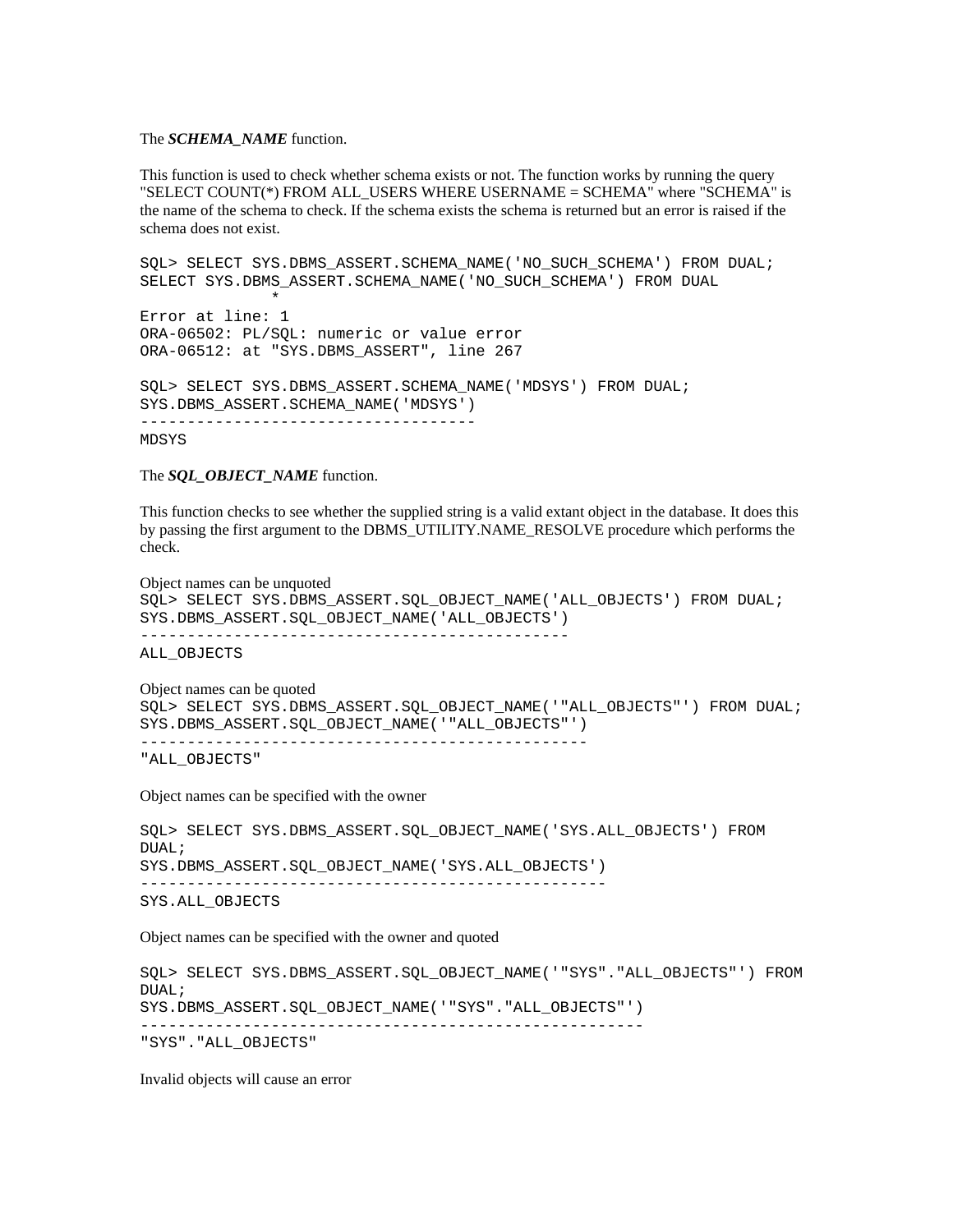SQL> SELECT SYS.DBMS\_ASSERT.SQL\_OBJECT\_NAME('NGSSQuirreL') FROM DUAL; SELECT SYS.DBMS\_ASSERT.SQL\_OBJECT\_NAME('NGSSQuirreL') FROM DUAL;  $\star$ Error at line: 1 ORA-06502: PL/SQL: numeric or value error ORA-06512: at "SYS.DBMS\_ASSERT", line 307

There is one caveat, here. If you insert an at sign (@) making it appear as if there is a database link no object validation is performed even if the database link does not exist:

SQL> SELECT SYS.DBMS\_ASSERT.SQL\_OBJECT\_NAME('NGSSQuirreL@Real\_dbLink') FROM DUAL; SYS.DBMS\_ASSERT.SQL\_OBJECT\_NAME('NGSSQUIRREL@REAL\_DBLINK') ---------------------------------------------------------- NGSSQuirreL@Real\_dbLink SQL> SELECT SYS.DBMS\_ASSERT.SQL\_OBJECT\_NAME('NGSSQuirreL@no\_such\_dbLink') FROM DUAL; SYS.DBMS\_ASSERT.SQL\_OBJECT\_NAME('NGSSQUIRREL@NO\_SUCH\_DBLINK') -------------------------------------------------------------

```
NGSSQuirreL@no_such_dbLink
```
A potential security risk could creep in due to this. To examine this let's consider a contrived situation. For a moment assume an attacker has the CREATE PUBLIC DATABASE LINK permission. Also assume there is a PL/SQL procedure that takes as an argument the name of a table in a schema specified by the procedure which is then queried. If data from this table is trusted and consequently not sanitized before it itself it embedded in a query then an attacker could redirect the procedure to acquire data from their own database server.

.. .. STMT1:= 'SELECT VAL FROM "SYS"."' || DBMS\_ASSERT.SQL\_OBJECT\_NAME(USER\_SUPPLIED\_TABLE) || '" WHERE X=1'; EXECUTE IMMEDIATE STMT2 INTO BUFFER; -- Assumption: as only SYS can insert into the table which exists -- in the sys schema we can trust the data STMT2  $:=$  SELECT FOO FROM "SYS". "BAR" WHERE POR = ''' || DBMS\_ASSERT.NOOP(BUFFER); .. ..

The fact that the table's location is restricted to the SYS schema is irrelevant if a table on a database link is passed for USER\_SUPPLIED\_TABLE. It'll be the remote SYS schema that the data is drawn from and as this remote database is owned by and under the control of the attacker they can fully influence what goes into BUFFER.

#### The *SIMPLE\_SQL\_NAME* function.

This function checks that characters in an SQL element comprise only of A-Z, a-z, 0-9, \$, # and \_. If and only if the SQL element is quoted with double quotes then other characters are allowed.

SQL> SELECT SYS.DBMS\_ASSERT.SIMPLE\_SQL\_NAME('ABCD789\$#\_zxcvbnm') FROM DUAL; DBMS\_ASSERT.SIMPLE\_SQL\_NAME('ABCD789\$#\_ZXCVBNM')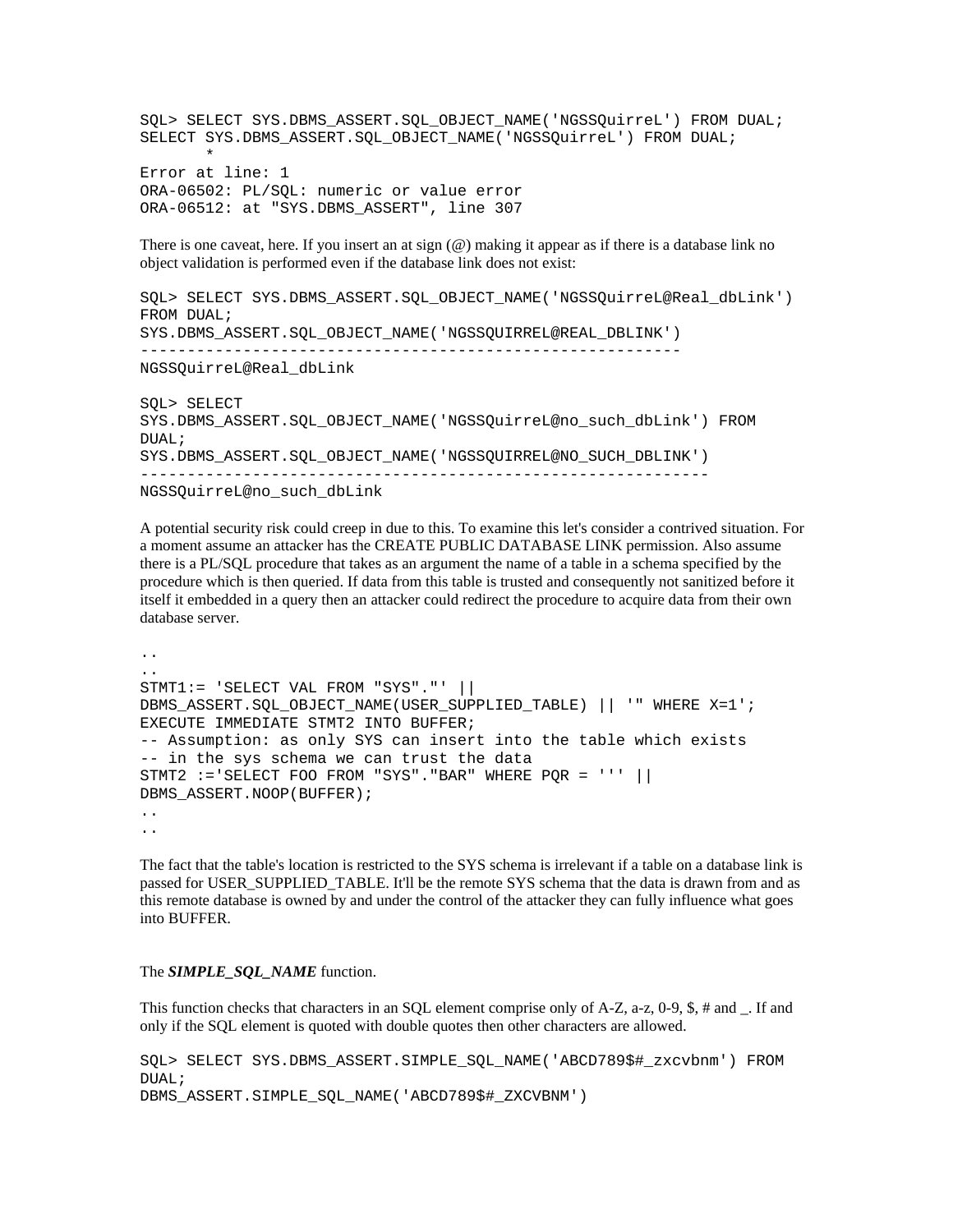------------------------------------------------ ABCD789\$#\_zxcvbnm / \* @ signs are not allowed therefore database links aren't allowed \*/ SQL> SELECT SYS.DBMS ASSERT.SIMPLE SQL NAME('foo@bar') FROM DUAL; SELECT SYS.DBMS ASSERT.SIMPLE SQL NAME('foo@bar') FROM DUAL;  $\star$ Error at line: 1 ORA-06502: PL/SQL: numeric or value error ORA-06512: at "SYS.DBMS\_ASSERT", line 174 /\* non-quoted example with non-alphanumeric \*/ SQL> SELECT SYS.DBMS ASSERT.SIMPLE SQL NAME('Z%@:\*\*') FROM DUAL; SELECT SYS.DBMS\_ASSERT.SIMPLE\_SQL\_NAME('Z%@:\*\*') FROM DUAL;  $\star$ Error at line: 1 ORA-06502: PL/SQL: numeric or value error ORA-06512: at "SYS.DBMS\_ASSERT", line 174 /\* quoted example with non-alphanumeric\*/ SQL> SELECT SYS.DBMS ASSERT.SIMPLE SQL NAME('"Z%@:\*\*"') FROM DUAL; SYS.DBMS ASSERT.SIMPLE SQL NAME('"Z%@:\*\*"') ------------------------------------------- "Z%@:\*\*"

The *QUALIFIED\_SQL\_NAME* function.

This function is very similar to the SIMPLE\_SQL\_NAME function but allows for database links.

SQL> SELECT SYS.DBMS\_ASSERT.SIMPLE\_SQL\_NAME('foo@bar') FROM DUAL; SYS.DBMS\_ASSERT.SIMPLE\_SQL\_NAME('FOO@BAR') ----------------------------------------- foo@bar

#### The *ENQUOTE\_NAME* function.

This function enquotes the argument if it has not already been enquoted, that is if the user supplied string has not been enclosed in double quotes already, the function will do it.

SQL> SELECT SYS.DBMS\_ASSERT.ENQUOTE\_NAME('ngssquirrel') FROM DUAL; SYS.DBMS\_ASSERT.ENQUOTE\_NAME('NGSSQUIRREL') -------------------------------------------

"NGSSQUIRREL"

#### The *ENQUOTE\_LITERAL* function.

This function encloses the user supplied string in single quotes if it has not already been done.

SQL> SELECT SYS.DBMS\_ASSERT.ENQUOTE\_LITERAL('ngssquirrel') FROM DUAL; SYS.DBMS\_ASSERT.ENQUOTE\_LITERAL('NGSSQUIRREL') ----------------------------------------------

'ngssquirrel'